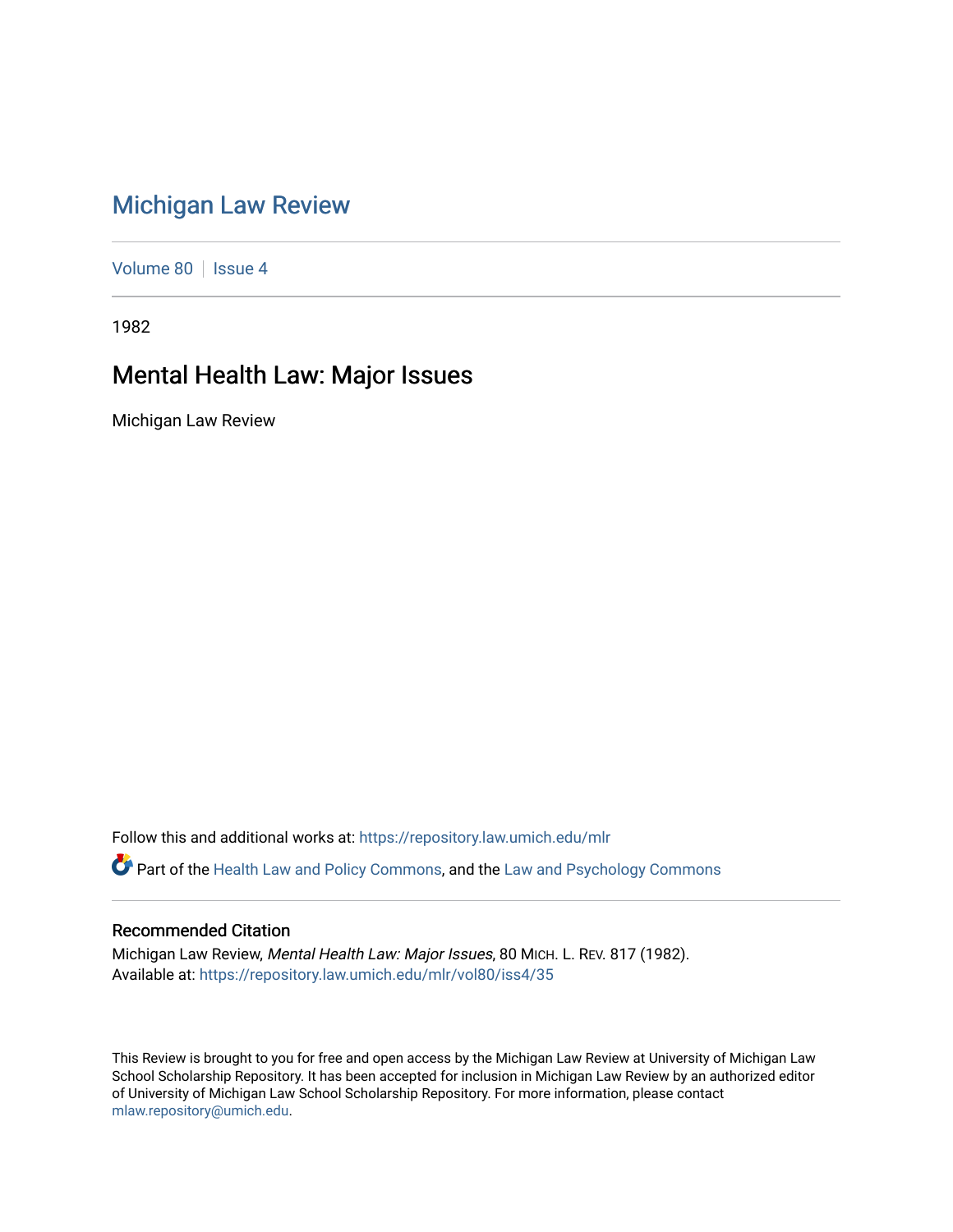MENTAL HEALTH LAW: MAJOR IssuEs. By *David B. Wexler.*  New York: Plenum Books. 1981. Pp. x, 270. \$25.

The past decade has seen both substantial advances in the rights of the mentally ill and unprecedented judicial intervention into the administration of mental health services. These developments have been prompted, at least in part, by an ever-growing body of academic commentary criticizing the treatment of the mentally ill by both the legal system and mental health professionals.<sup>1</sup> One of the most well-known and influential of those commentators is Professor David Wexler of the University of Arizona Law School. In *Mental Health Law,* Professor Wexler summarizes a number of his previously published articles on the effects of the legal system on the administration of mental health services.2 Recognizing the "fully multidisciplinary" nature of mental health law, Wexler has attempted to provide a "quasi-treatise" that will aid "students, researchers, and practitioners" in a number of different fields (pp. 2-3).

To correspond to what he sees as the two major categories of developments in mental health law (p. 3), Professor Wexler has divided his book into two parts. In Part I, he discusses theoretical and practical problems of the civil and criminal commitment systems that have already been covered extensively by other writers.3 Part II examines the legal restrictions that courts have placed on therapists' treatment of their mentally ill patients. Wexler concludes, contrary to the view of many mental health professionals, that certain of these restrictions have actually resulted in more effective treatment. As a

<sup>1.</sup> The right to treatment, for example, appears to have originated in two articles that advocated the recognition of such a right. *See* Birnbaum, *The Right to Treatment,* 46 A.B.A. J. 499 (1960); Kittrie, *Compulsory Mental Treatment and the Requirements of "Due Process,"* 21 OHIO ST. L.J. 28 (1960).

<sup>2.</sup> The following works by Wexler form the basis for the content of *Mental Health Law: The Administration of Psychiatric Justice: Theory and Practice in Arizona,* 13 ARIZ. L. REV. 1 (1971) (with S. Scoville *et. al);* Book Review, 85 HARV. L. REV. 1489 (1972); *Therapeutic Justice, 51* MINN. L. REV. 289 (1972); *Token and Taboo: Behavior Modification, Token Economies and the Law,* 61 CALIF. L. REV. 81 (1973); *Foreword· Mental Health Law and the Movement Toward Voluntary Treatment,* 62 CALIF. L. REV. 671 (1974); *Of Rights and Reinfarcers,* 11 SAN DIEGO L. REV. 957 (1974); *Behavior Modification and Other Behavior Change Procedures: The Emerging Law and the Proposed Florida Guidelines,* 11 CRIM. L. B\_ULL. 600 (1975); CRIMINAL COMMITMENTS AND DANGEROUS MENTAL PATIENTS (1976); *Criminal Commitment Contingency Structures,* in THE CRIMINAL JUSTICE SYSTEM 121 (B. Sales ed. 1977); *Foreword· Current Currents in Institutionalization,* 14 SAN DIEGO L. REV. 979 (1977);A *Definite Maybe: Proof and Probability in Civil Commitment,* 2 LAW & HUM. BEHAVIOR 37 (1978) (with J. Monahan); Patients, Therapists, and Third Parties: The Victimological Virtues of Tarasoff, 2 INTL. J.L. & PSYCH. 1 (1979).

<sup>3.</sup> *See, e.g.,* B. ENNIS, PRISONERS OF PSYCHIATRY: MENTAL PATIENTS, PSYCHIATRISTS, AND THE LAW (1972); K. MILLER, MANAGING MADNESS (1976); A. STONE, MENTAL HEALTH AND LAW: A SYSTEM IN TRANSITION (1975); T. SZASZ, PSYCHIATRIC JUSTICE (1965); T. SZASZ, LAW, LIBERTY, AND PSYCHIATRY (1963).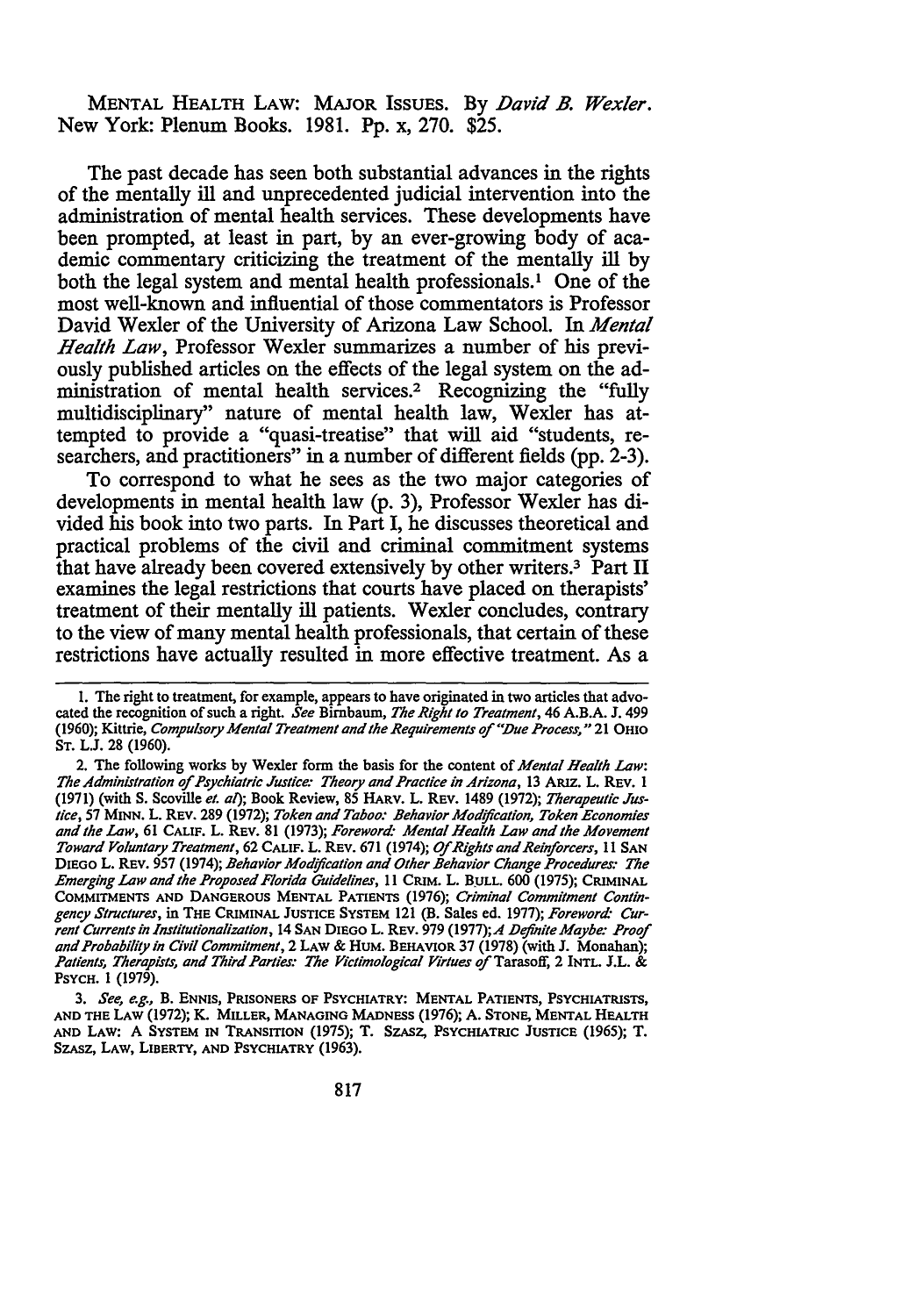response to critics of judicial intervention, therefore, Part II should spark considerable interest among members of the mental health community.

One of the focal points of Part II is a discussion of the therapist's "duty to warn," which emerged in *Tarasoff v. Regents of the Univer*sity of California<sup>4</sup> In this 1976 case, the Supreme Court of California ruled that a psychiatrist who learns or should have learned that his patient poses a serious threat of violence to another person must attempt to protect the potential victim from harm. Frequently, the adequate discharge of this duty will require a psychiatrist to warn the potential victim of the danger. Not surprisingly, *Tarasoff* set off a storm of protest in the psychiatric community. Mental health professionals argued, quite plausibly, that patients would not be completely honest if they knew that their thoughts and feelings might be • discussed outside of the therapist's office. Without complete candor on the part of patients, they claimed, the prospects for successful treatment would greatly diminish.

Wexler rejects this view, and sees *Tarasoff* as a potential catalyst for much-needed changes in the treatment of mentally ill patients. According to Wexler, violence-prone patients who feel hostility toward particular individuals, such as spouses or lovers, could be treated more effectively with some form of group, rather than individual, therapy (p. 168). Wexler believes that attempts to treat the patient without the presence of the potential victim, whose behavior frequently triggers the patient's hostility, are doomed to failure. *Tarasoff* may inspire the therapist to contact the potential victim and gradually work him into the patient's therapy sessions. This type of participation, Wexler argues, may eventually lead to more effective therapy for violence-prone patients (pp. 175-76).<sup>5</sup>

Wexler also supports court decisions that restrict the use of behavior modification programs in mental hospitals. Behavior modification is often used to treat long-term psychotic patients who have failed to respond to conventional therapy. One common behavior modification technique calls for the establishment of a "token economy," in which patients are provided with the bare minimum of

<sup>4. 17</sup> Cal. 3d 425,551 P.2d 334, 131 Cal. Rptr. 14 (1976), *vacating* 13 Cal. 3d 117,529 P.2d *553,* 118 Cal. Rptr. 129 (1974).

*<sup>5.</sup>* Wexler extensively reviews the literature on victimology, the study of how victims of violence engage in behavior that precipitates their own injury. He cites studies showing that frequently, until the moment that the offender strikes out and causes harm, the roles of offender and victim are virtually interchangeable. There is no way for a casual observer to predict who will be the aggressor and who will be the victim. P. 166. For further discussion of victimology, see Arison, *Victims* of *Homicide,* in 4 VICTIMOLOGY: A NEW Focus *55* (I. Drapkin & E. Viano eds. 1975); Silverman, *Victim Precipitation: An Examination* of *the Concept,* in l VICTIMOLOGY: A NEW Focus 99 (I. Drapkin & E. Viano eds. 1974); Wolfgang, *Victim Precipitated Criminal Homicide,* 48 J. CRIM. L., CRIMINOLOGY & POLICE Sc1. I (1957). *See generally* the volumes of VICTIMOLOGY: A NEW Focus (I. Drapkin & E. Viano eds,).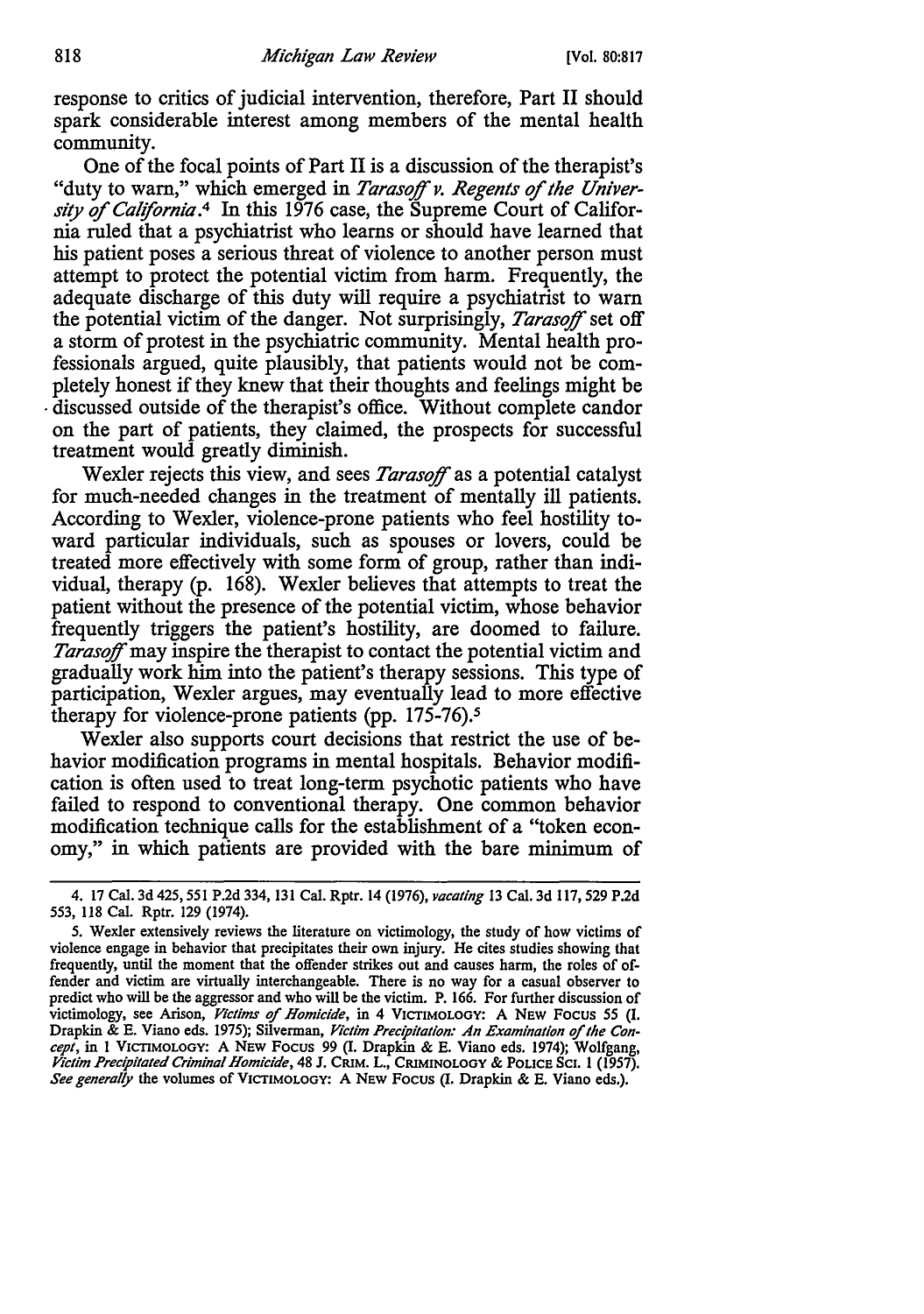creature comforts - a bed in a crowded ward, unappetizing food, no outside activities, and no television. To acquire any improvements in their spartan existence, patients must cooperate with the hospital staff. By engaging in certain desired behavior, such as improved self-grooming and participation in therapy sessions, patients can earn tokens. These tokens can then be used to purchase desired amenities.

Token economy programs are threatened, however, by recent court decisions that have established the constitutional rights of mental patients to a long list of basic amenities. In *Wyatt v*. *Stickney*,<sup>6</sup> for example, a federal district court held that a mental patient is entitled to a comfortable bed with adequate privacy, good food, visitation rights, and grounds privileges. According to many behaviorists, the trend toward guaranteeing patients more amenities is counter-productive because it removes the incentive for self-improvement — the primary goal of behavior modification therapy. If patients have all of the creature comforts that they desire, therapists ask, why should they change their behavior to obtain more? By undermining token economy programs, courts may be denying therapists access to one of their most effective tools.

These arguments for restricting patients' rights, however, do not persuade Wexler. He argues that token economy programs relying on deprivation have not been notably successful. Although patients in these programs may respond by working in the institution, they are not prepared to function independently in the real world (p. 225).7 And the price paid for these meager results is the violation of the patients' dignity and self-respect. These criticisms are especially significant in light of the other successful token economy programs identified by Wexler that use much less degrading means to motivate patients. In these projects, careful observations of individual patients revealed idiosyncratic desires (e.g., to feed kittens, to eat softboiled eggs instead of hard-boiled ones, and to order items from a mail-order catalogue). Therapists can play upon these desires to motivate patients as effectively as they can by denying them basic neces-

<sup>6. 344</sup> F. Supp. 373 (M.D. Ala. 1972), *ajfd. in part, revd. in part, and remanded in part sub. nom* Wyatt v. Aderholt, 503 F.2d 1305 (5th Cir. 1974). For examples of other cases where the courts have recognized rights to basic amenities for patients in mental institutions, see Scott v. Plante, 532 F.2d 939, 947 (3d Cir. 1976); Davis v. Hubbard, 506 F. Supp. 915, 922 (N.D. Ohio 1980); New York State Assn. for Retarded Children v. Carey, 393 F. Supp. 715, 717 (E.D.N.Y. 1975).

<sup>7.</sup> As an alternative to token economies, Wexler discusses the experiments of George Fairweather. Using the principles of social psychology and small group therapy, Fairweather succeeded in moving many chronic psychotics out of the hospital and into cooperative communities. His programs provided all patients with television, movies, magazines, good food, and weekly passes, regardless of their progress in the program. Pp. 226-28. *See* G. FAIRWEATHER, D. SANDERS, H. MAYNARD, D. CRESSLER & D. BLECK, COMMUNITY LIFE FOR THE MENTALLY ILL (1969); SOCIAL PSYCHOLOGY IN TREATING MENTAL ILLNESS (G. Fairweather ed. 1964).